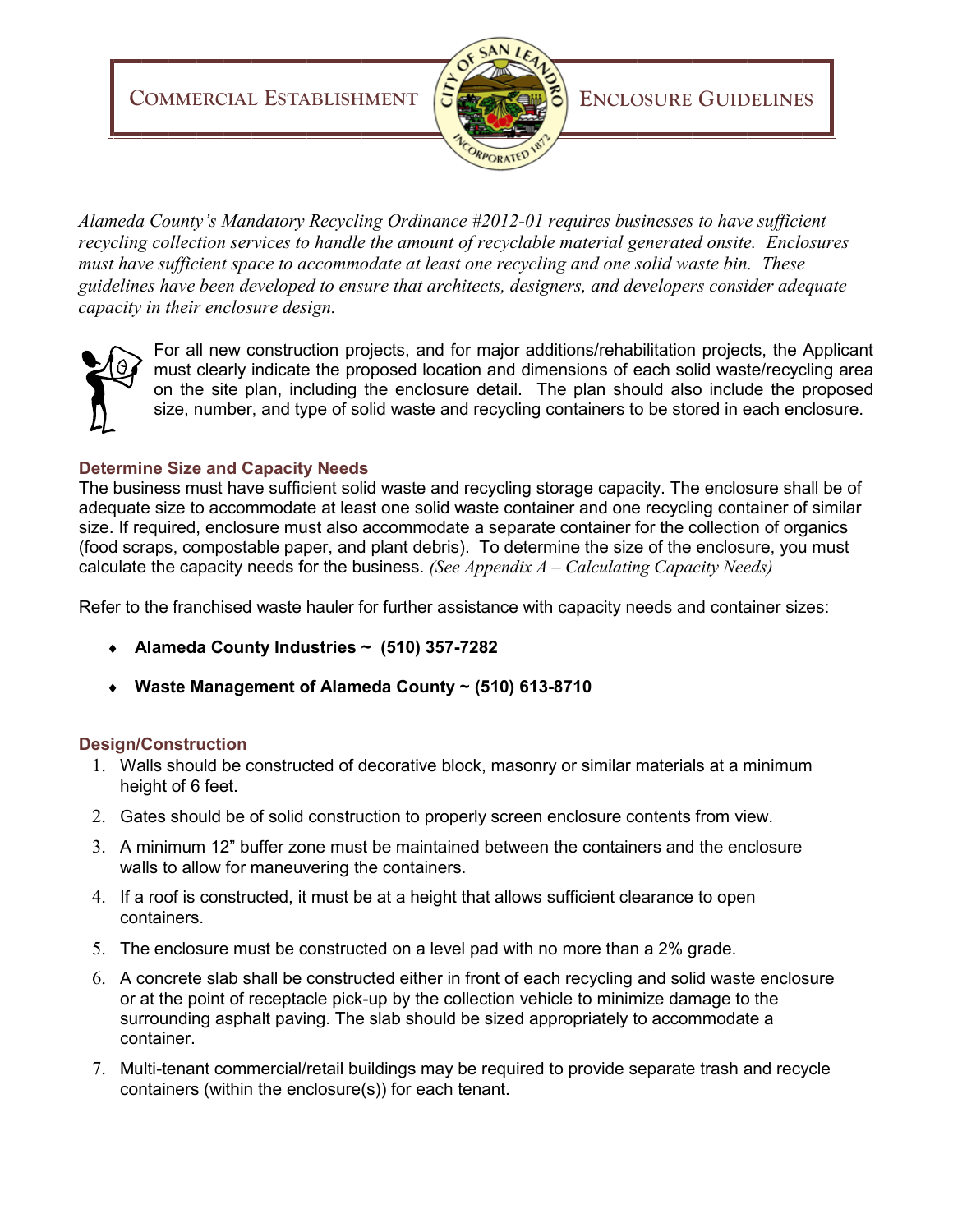

### **Location Review**

Solid waste/recycling enclosures shall be sited to minimize nuisance impacts, particularly noise impacts on residential areas. Plans with enclosures that are sited adjacent to residential areas may be subject to additional review by the Planning Services Division.

The enclosure should also be located to be the least obtrusive/visible from a public roadway. If it must be situated in a visible location, additional screening (landscaping) and/or decorative features may be required by the Planning Services Division.

### **Access/Clearance**

- 1. The enclosure should be easily accessible to collection vehicles and personnel yet secure enough to prevent unauthorized entry. A separate pedestrian path or gate should be constructed to allow continuous access to tenants.
- 2. The interior of the enclosure should have a 6"x6" concrete curb to prevent damage to the walls from container impact.
- 3. Driveways and/or travel aisles shall provide unobstructed access for collection vehicles and personnel.
- 4. The Applicant must ensure that there is adequate space for a collection vehicle to enter and exit the property in order to service each container (dumpster, compactor or roll-off). For safety reasons, a turnaround must be provided for any street that would otherwise require the collection truck to back up a distance greater than 150 feet. If a turnaround is required, the Applicant must provide a 40-foot turning radius for collection trucks.
- 5. If a compactor is proposed, site plans must allow for three times the length of the compactor as the back up distance for the driver to service the compactor. This distance must extend straight ahead from the end of the compactor in order to allow adequate space to hook and unhook the compactor from the roll-off truck.
- 6. If a collection vehicle must retrieve containers under a building, the height of the entrance must be a minimum 14 feet.
- 7. If gates with locks are planned to limit access to the property, then the Applicant must provide keys or cards to the franchised waste hauler. If keys or cards are not provided, then the Applicant must ensure that all secured gates are open at 3:00 a.m. for collection.

### **Maintenance**

The property owner, occupant and tenants shall maintain enclosure(s) free of litter and other debris in accordance with the San Leandro Municipal Code §3-15-215. The franchised waste hauler is responsible for replacement of containers in the event that they are in a condition of disrepair.

Per the San Leandro Municipal Code §3-1-200, storage of solid waste, recycling, and other materials outside of the enclosure that is visible from the street is prohibited at all times.

### **For More Information**

**City of San Leandro ~ Planning Department City of San Leandro ~ Recycling Program** 835 E. 14<sup>th</sup> Street, Leandro, CA 94577 Phone: (510) 577-6026 Phone: (510) 577-3325 Email: recycle@sanleandro.org Website: www.sanleandro.org Website: www.recyclesanleandro.org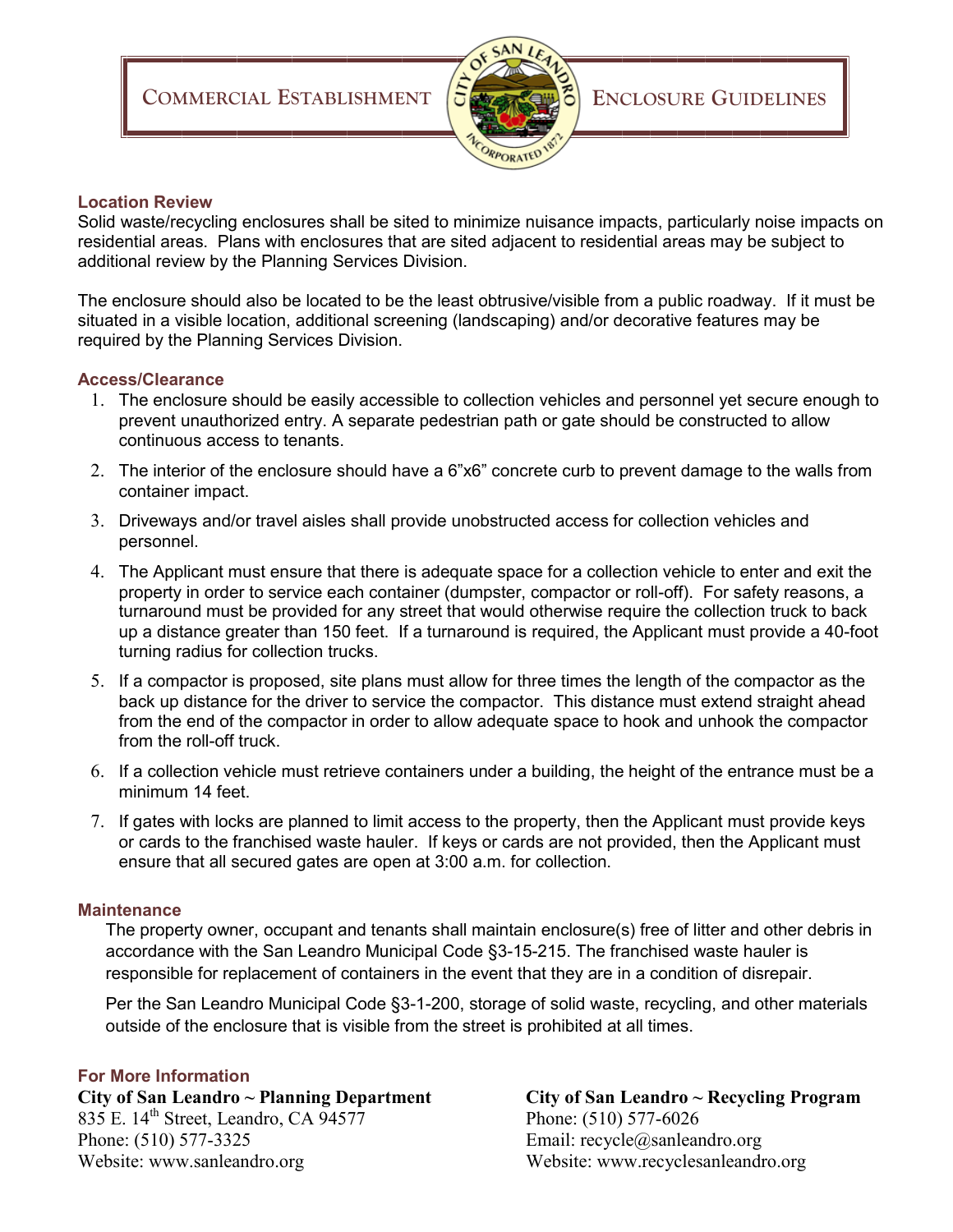# **Appendix A – Calculating Capacity Needs**

Calculate capacity needs for weekly solid waste collection from a business using the following formula:

*# of employees lbs. of material generated per employee/week (refer table on reverse) 1 cy/150 lbs. (estimated density of uncompacted waste) = total weekly solid waste and recycling capacity needed for the business (in cubic yards).*

Once you have determined your capacity needs, you can select a solid waste dumpster and a recycling dumpster sized for a minimum 1x per week collection. The dumpster size can be decreased with a corresponding increase in the number of dumpsters or in the frequency of collection such that the total weekly service capacity remains the same.

### **Waste Management of Alameda County (510) 613-8710**

| <b>Dumpsters for Garbage</b>      | Length  | <b>Width</b> | Height     |
|-----------------------------------|---------|--------------|------------|
| 1 cy. (200 gal.)                  | 7 feet  | $3.5$ feet   | 4 feet     |
| 2 cy.                             | 7 feet  | $3.5$ feet   | 4.5 feet   |
| 3 cy.                             | 7 feet  | 4 feet       | 5 feet     |
| 4 cy.                             | 7 feet  | 5 feet       | 5.5 feet   |
| 6 cy.                             | 7 feet  | 6.5 feet     | 6 feet     |
| 7 cy.                             | 7 feet  | 7 feet       | 6 feet     |
| <b>Roll-Off Boxes for Garbage</b> |         |              |            |
| 6 cy.                             | 12 feet | 7 feet       | 2 feet     |
| 14 cy.                            | 12 feet | $7.5$ feet   | 5.5 feet   |
| 20 cy.                            | 14 feet | $7.5$ ' feet | 5.5 feet   |
| 30 cy.                            | 22 feet | 8 feet       | 5 feet     |
| 40 cy.                            | 22 feet | 8 feet       | 7 feet     |
| <b>Compactors</b>                 |         |              |            |
| 20 cy.                            | 20 feet | 7.5 feet     | 7 feet     |
| 30 cy                             | 20 feet | 7.5 feet     | 7.5 feet   |
| 40 cy.                            | 22 feet | 8 feet       | $7.5$ feet |

### **Alameda County Industries (510) 357-7282**

| <b>Dumpsters for Garbage</b>      | Length    | <b>Width</b> | Height     |
|-----------------------------------|-----------|--------------|------------|
| 1 cy. (200 gal.)                  | 6.75 feet | 3 feet       | 3.25 feet  |
| 2 cy.                             | 6.75 feet | 3.25 feet    | 4 feet     |
| 3 cy.                             | 6.75 feet | 3.75 feet    | 4.75 feet  |
| 4 cy.                             | 6.75 feet | 5 feet       | 5 feet     |
| 6 cy.                             | 6.75 feet | 5.75 feet    | 5.25 feet  |
| 8 cy.                             | 6.75 feet | 6 feet       | 7 feet     |
| <b>Roll-Off Boxes for Garbage</b> |           |              |            |
| 10 cy.                            | 14.5 feet | 8 feet       | 3 feet     |
| 22 cy.                            | 14.5 feet | 8 feet       | 5 feet     |
| 40 cy.                            | 22 feet   | 8 feet       | $7.5$ feet |

**\*It should also be noted that only dumpsters up to four cubic yards have casters, so larger dumpsters must be serviced at the point of storage.**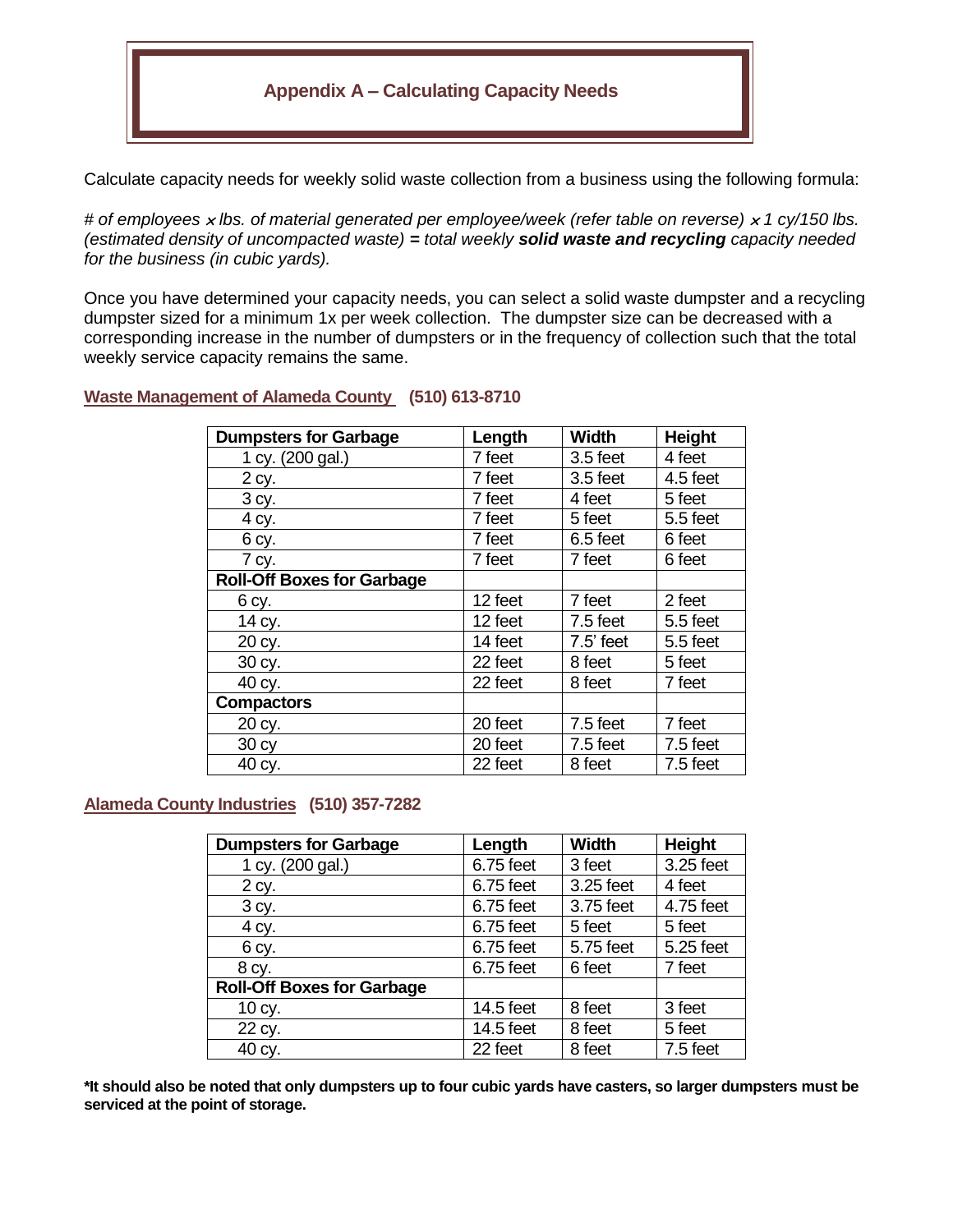# **Commercial Waste Generation Rates In Pounds Per Employee Per Week By Business Type**

| <b>Business Type</b>                      | <b>SIC Codes Included</b>     | <b>Pounds Per</b><br><b>Employee</b><br>Per Week |
|-------------------------------------------|-------------------------------|--------------------------------------------------|
| Communications                            | 48                            | 36                                               |
| Construction                              | 15, 16, 17                    | 77                                               |
| Finance / Insurance / Real Estate / Legal | 60,61,62,63,64,65,67,81       | 79                                               |
| Manufacturing-Apparel / Textile           | 22,23                         | 38                                               |
| Manufacturing-Chemical / Allied           | 28                            | 37                                               |
| Manufacturing-Electronic Equipment        | 36                            | 32                                               |
| Manufacturing-Food / Kindred              | 20                            | 69                                               |
| Manufacturing-Furniture / Fixtures        | 25                            | 80                                               |
| Manufacturing-Industrial Machinery        | 35                            | 34                                               |
| Manufacturing-Instruments / Related       | 38                            | 45                                               |
| Manufacturing-Lumber and Wood Products    | 24                            | 383                                              |
| Manufacturing-Other                       | 21,29,30,31,32,39             | 59                                               |
| Manufacturing-Paper / Allied              | 26                            | 32                                               |
| Manufacturing-Primary / Fabricated Metal  | 33,34                         | 34                                               |
| Manufacturing-Printing / Publishing       | 27                            | 51                                               |
| Manufacturing-Transportation Equipment    | 37                            | 59                                               |
| <b>Public Administration</b>              | 43,91,92,93,94,95,96,97       | 17                                               |
| Retail Trade - Other                      | 56,57,59                      | 95                                               |
| Retail Trade-Automotive Dealers & Service | 55                            | 74                                               |
| Retail Trade-Building Material and Garden | 52                            | 40                                               |
| <b>Retail Trade-Food Store</b>            | 54                            | 106                                              |
| Retail Trade-General Merchandise Stores   | 53                            | 14                                               |
| <b>Retail Trade-Restaurants</b>           | 58                            | 96                                               |
| Services - Other                          | 72,75,76,79,83,84,86,87,88,89 | 65                                               |
| <b>Services-Business Services</b>         | 73                            | 35                                               |
| Services-Education                        | 82                            | 21                                               |
| Services-Hotels / Lodging                 | 70                            | 45                                               |
| Services-Medical / Health                 | 80                            | 24                                               |
| <b>Services-Motion Pictures</b>           | 78                            | 42                                               |
| <b>Transportation-Air</b>                 | 45                            | 37                                               |
| <b>Transportation-Other</b>               | 40,41,44,46,47                | 70                                               |
| Trucking and Warehousing                  | 42                            | 26                                               |
| <b>Utilities</b>                          | 49                            | 9                                                |
| <b>Wholesale Trade-Durable Goods</b>      | 50                            | 18                                               |
| <b>Wholesale Trade-Nondurable Goods</b>   | 51                            | 52                                               |

Source: California Department of Resources Recycling and Recovery Website: www.CalRecycle.org. Data were derived from Waste Disposal Rates for Business Types.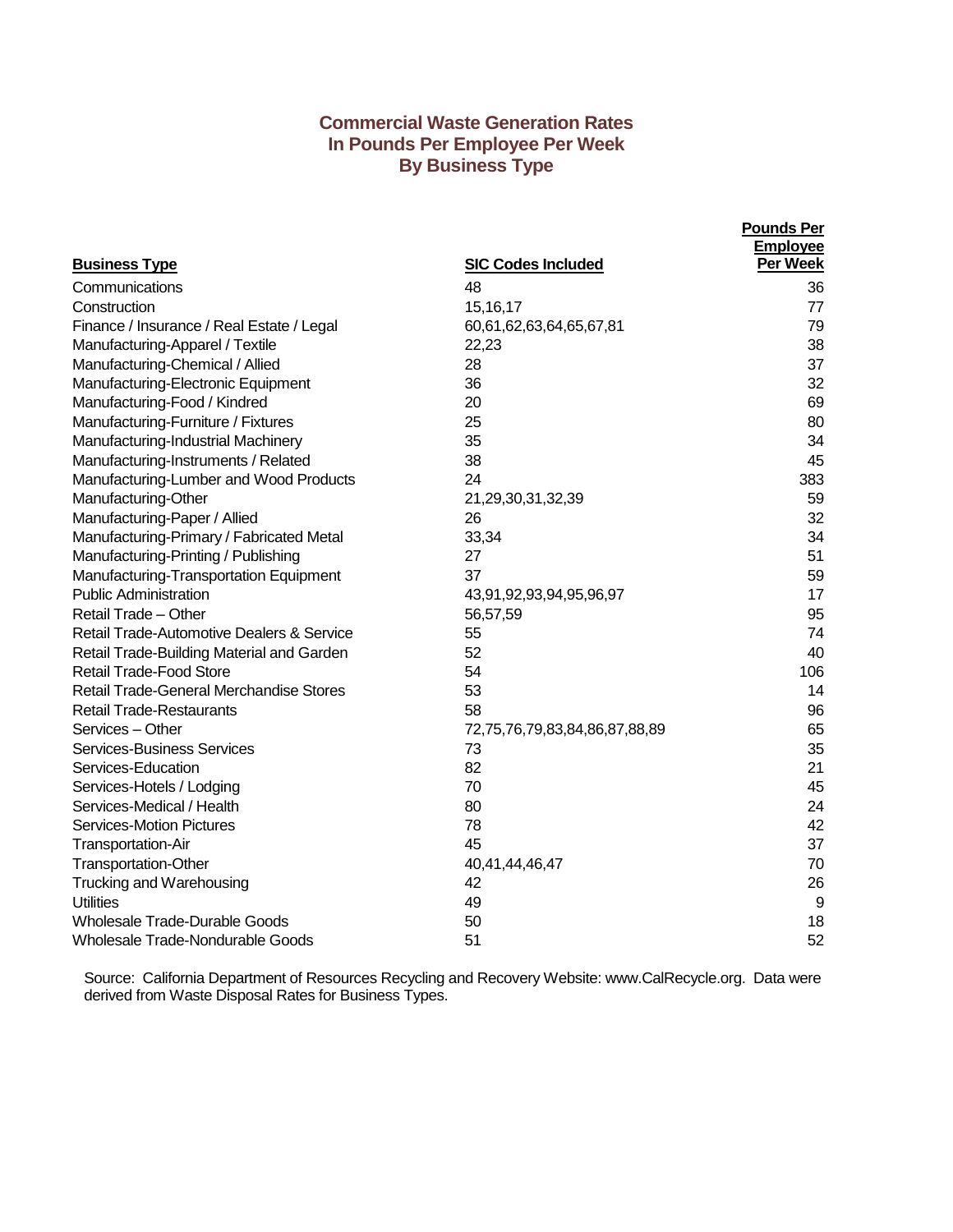